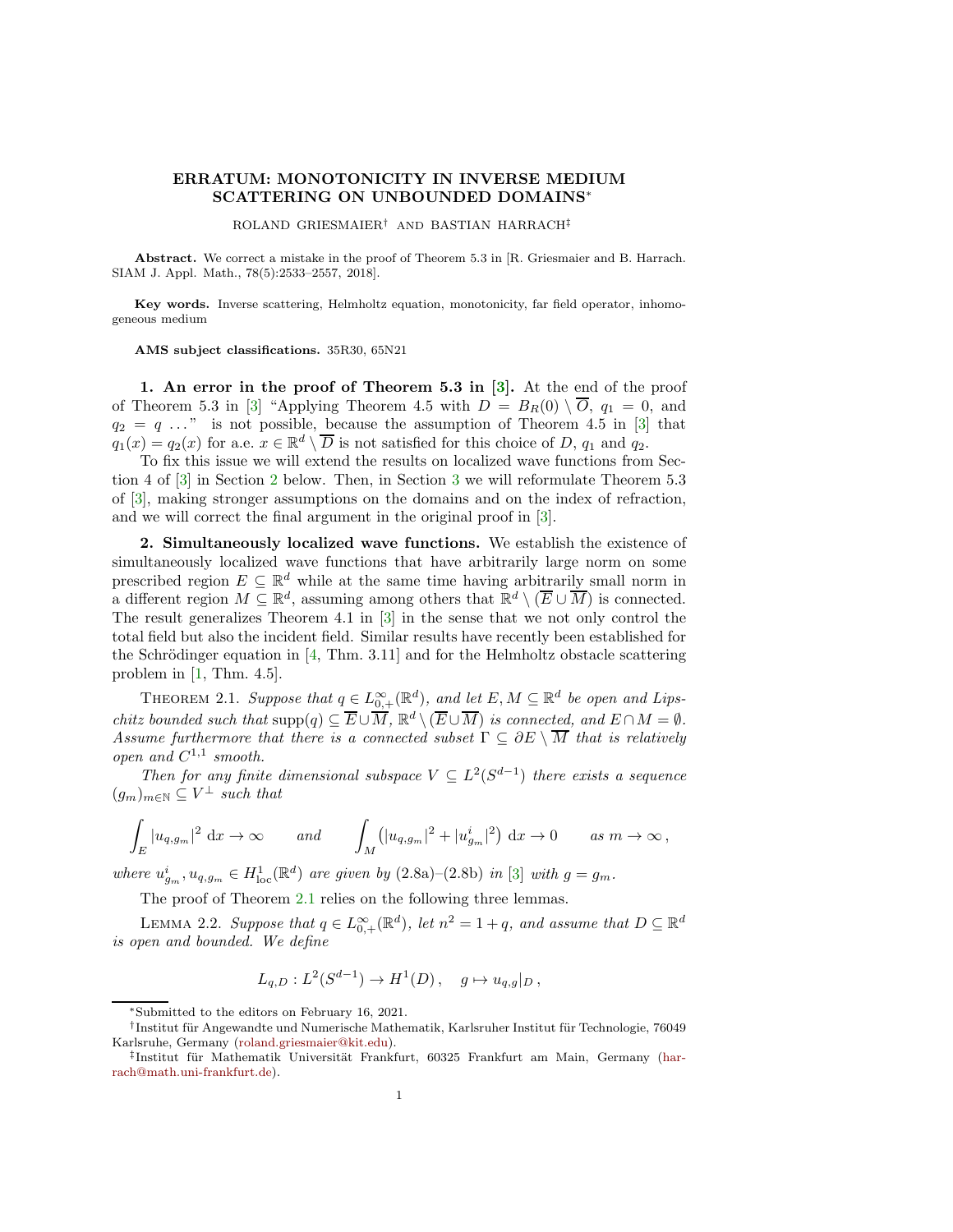where  $u_{q,g} \in H^1_{loc}(\mathbb{R}^d)$  is given by (2.8b) in [\[3\]](#page-5-0). Then  $L_{q,D}$  is a linear operator and its adjoint is given by

$$
L_{q,D}^* : H^1(D)^* \to L^2(S^{d-1}), \quad f \mapsto \mathcal{S}_q^* w^{\infty},
$$

where  $H^1(D)^*$  is the dual of  $H^1(D)$ ,  $S^*_q$  denotes the adjoint of the scattering operator from (2.7) in [\[3\]](#page-5-0), and  $w^{\infty} \in L^2(S^{d-1})$  is the far field pattern of the radiating solution  $w \in H^1_{\text{loc}}(\mathbb{R}^d)$  to

(2.1) 
$$
\Delta w + k^2 n^2 w = -f \quad in \mathbb{R}^d.
$$

Proof. This follows from the same arguments that have been used in the proof of Lemma  $4.2$  in  $\lfloor 3 \rfloor$ .  $\Box$ 

<span id="page-1-1"></span>LEMMA 2.3. Suppose that  $q \in L^{\infty}_{0,+}(\mathbb{R}^d)$ , and let  $E, M \subseteq \mathbb{R}^d$  be open and Lipschitz bounded such that  $\text{supp}(q) \subseteq \overline{E} \cup \overline{M}$ ,  $\mathbb{R}^d \setminus (\overline{E} \cup \overline{M})$  is connected, and  $E \cap M = \emptyset$ . Assume furthermore that there is a connected subset  $\Gamma \subseteq \partial E \setminus \overline{M}$  that is relatively open and  $C^{1,1}$  smooth. Then,

$$
\mathcal{R}(L_{q,E}^*) \not\subseteq \mathcal{R}\big(\big(L_{q,M}^* \quad L_{0,M}^*\big)\big)
$$

and there exists an infinite dimensional subspace  $Z \subseteq \mathcal{R}(L_{q,E}^*)$  such that

$$
Z \cap \mathcal{R} \big( \big( L_{q,M}^* \quad L_{0,M}^* \big) \big) \, = \, \{0\} \, .
$$

*Proof.* Let  $h \in \mathcal{R}(L_{q,E}^*) \cap \mathcal{R}((L_{q,M}^* - L_{0,M}^*))$ . Then Lemma [2.2](#page-0-2) shows that there exist  $f_{q,E} \in H^1(E)^*$  and  $f_{q,M}, f_{0,M} \in H^1(M)^*$  such that the far field patterns  $w_{q,E}^{\infty}, w_{q,M}^{\infty}, w_{0,M}^{\infty}$  of the radiating solutions  $w_{q,E}, w_{q,M}, w_{0,M} \in H^1_{loc}(\mathbb{R}^d)$  to

$$
\Delta w_{q,E} + k^2 (1+q) w_{q,E} = -f_{q,E} \qquad \text{in } \mathbb{R}^d
$$

$$
\Delta w_{q,M} + k^2 (1+q) w_{q,M} = -f_{q,M} \qquad \text{in } \mathbb{R}^d,
$$

$$
\Delta w_{0,M} + k^2 w_{0,M} = -f_{0,M} \quad \text{in } \mathbb{R}^d,
$$

,

satisfy

$$
h\,=\,\mathcal{S}_q^*w_{q,E}^\infty\,=\,w_{0,M}^\infty+\mathcal{S}_q^*w_{q,M}^\infty\,.
$$

Here we used that  $S_0$  is the identity operator. Accordingly, using the definition of the scattering operator in  $(2.7)$  of  $[3]$ , we find that

$$
0 = w_{q,E}^{\infty} - w_{q,M}^{\infty} - S_q w_{0,M}^{\infty}
$$
  
=  $w_{q,E}^{\infty} - w_{q,M}^{\infty} - w_{0,M}^{\infty} - 2ik|C_d|^2 F_q w_{0,M}^{\infty}$   
=  $w_{q,E}^{\infty} - (w_{q,M}^{\infty} + w_{0,M}^{\infty} + v_q^{\infty}),$ 

where  $v_q^{\infty}$  is the far field of a radiating solution  $v_q \in H^1_{loc}(\mathbb{R}^d)$  to

<span id="page-1-0"></span>
$$
\Delta v_q + k^2 (1+q) v_q = 0 \quad \text{in } \mathbb{R}^d.
$$

Since supp $(q) \subseteq \overline{E} \cup \overline{M}$  and  $\mathbb{R}^d \setminus (\overline{E} \cup \overline{M})$  is connected, Rellich's lemma and unique continuation guarantee that

(2.2) 
$$
w_{q,E} - (w_{q,M} + w_{0,M} + v_q) = 0 \quad \text{in } \mathbb{R}^d \setminus (\overline{E} \cup \overline{M})
$$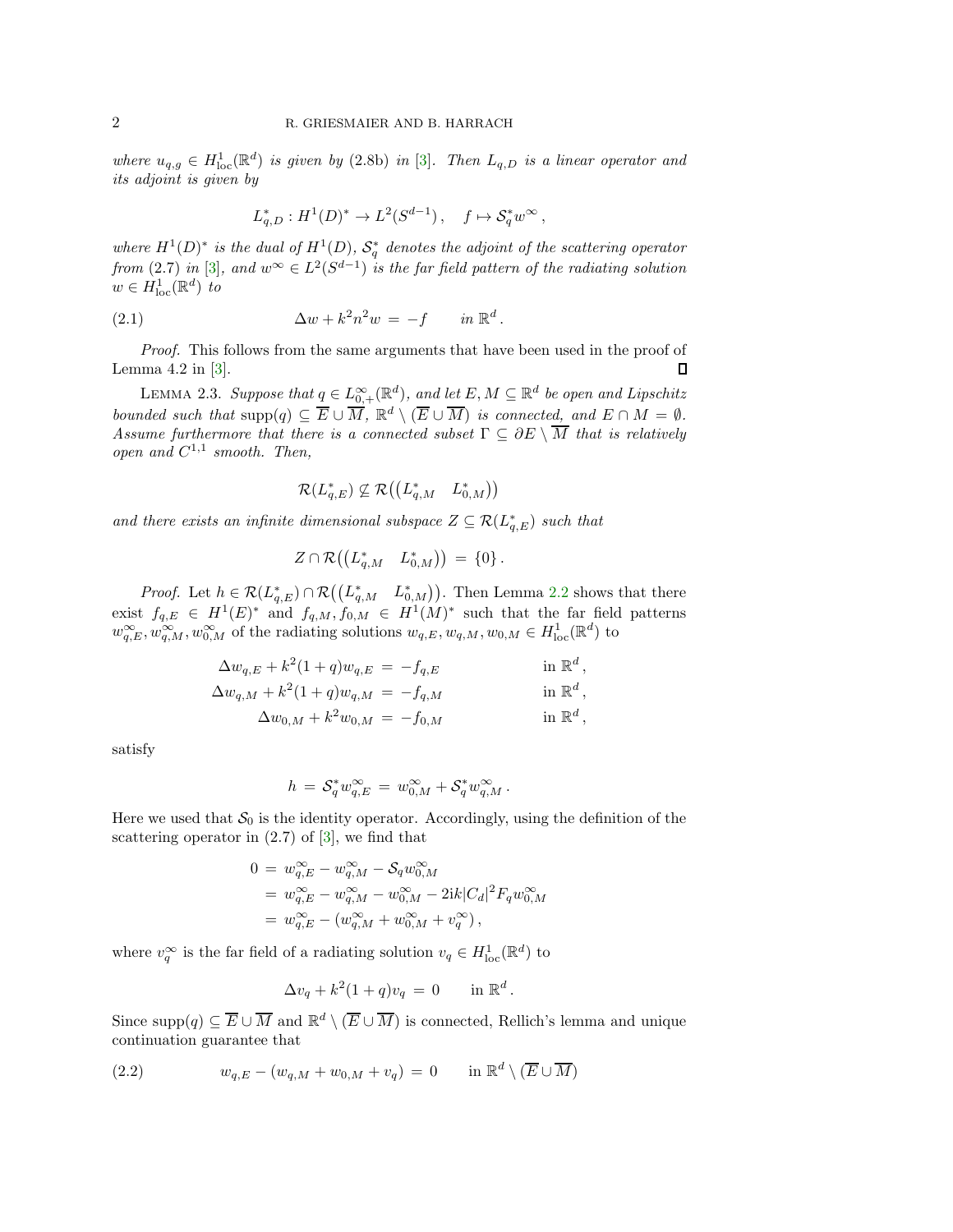$(cf., e.g., [2, Thm. 2.14]).$  $(cf., e.g., [2, Thm. 2.14]).$  $(cf., e.g., [2, Thm. 2.14]).$ 

Next we discuss the regularity of the traces of  $w_{q,E}$  and  $w_{q,M} + w_{0,M} + v_q$  at the boundary segment  $\Gamma \subseteq \partial E \setminus \overline{M}$ . W.l.o.g. we may assume that  $\Gamma$  is bounded away from M. Since  $\text{supp}(f_{q,M} + f_{0,M}) \subseteq M$ , interior regularity results (see, e.g., [\[7,](#page-5-4) Thm. 4.18]) show that  $(w_{q,M} + w_{0,M} + v_q)|_{\Gamma} \in H^{\frac{3}{2}}(\Gamma)$ . Thus [\(2.2\)](#page-1-0) implies that  $w_{q,E}\big|^+_{\Gamma}$  $_{\Gamma}^+ \in H^{\frac{3}{2}}(\Gamma)$  as well.

On the other hand, let  $\widetilde{H}^{\frac{1}{2}}(\Gamma)$  be the closure of  $\mathcal{D}(\Gamma)$  in  $H^{\frac{1}{2}}(\Gamma)$  (see, e.g., [\[7,](#page-5-4) p. 99]). We will construct sources  $f \in H^1(E)^*$  such that  $L_{q,E}^* f \notin \mathcal{R}((L_{q,M}^* - L_{0,M}^*))$ . Given any  $g \in \widetilde{H}^{\frac{1}{2}}(\Gamma)$ , we denote by  $\widetilde{g} \in H^{\frac{1}{2}}(\partial E)$  its extension to  $\partial E$  by zero. Accordingly, let  $u^+ \in H^1_{loc}(\mathbb{R}^d \setminus \overline{E})$  be the radiating solution to the exterior Dirichlet problem

(2.3) 
$$
\Delta u^+ + k^2 n^2 u^+ = 0 \quad \text{in } \mathbb{R}^d \setminus \overline{E}, \qquad u^+ = \widetilde{g} \quad \text{on } \partial E.
$$

Similarly, we define  $u^- \in H^1(E)$  as the solution to the interior Dirichlet problem

<span id="page-2-0"></span>
$$
\Delta u^- = 0 \quad \text{in } E \,, \qquad u^- = \tilde{g} \quad \text{on } \partial E \,.
$$

Therewith we introduce  $u \in L^2_{\text{loc}}(\mathbb{R}^d)$  by

$$
u\,:=\,\begin{cases} u^- &\text{in }E\,,\\ u^+ &\text{in }\mathbb{R}^d\setminus\overline{E}\,,\end{cases}
$$

and  $f \in H^1(E)^*$  by

$$
f := -k^2 n^2 u^- - \gamma^* \Big( \frac{\partial u}{\partial \nu} \Big|_{\partial E}^+ - \frac{\partial u}{\partial \nu} \Big|_{\partial E}^- \Big),
$$

where  $\gamma^* : H^{-\frac{1}{2}}(\partial E) \to H^1(E)^*$  denotes the adjoint of the interior trace operator  $\gamma: H^1(E) \to H^{\frac{1}{2}}(\partial E)$ . Then  $u \in H^1_{loc}(\mathbb{R}^d)$  (see, e.g., [\[8,](#page-5-5) Lmm. 5.3]), and

$$
\Delta u + k^2 n^2 u = -f \quad \text{in } \mathbb{R}^d
$$

(see, e.g., [\[7,](#page-5-4) Lmm. 6.9]). Accordingly,  $L_{q,E}^* f = S_q^* u^\infty$ , where  $u^\infty \in L^2(S^{d-1})$ coincides with the far field of the radiating solution  $u^+$  to the exterior Dirichlet problem [\(2.3\)](#page-2-0). If  $\tilde{g} \notin H^{\frac{3}{2}}(\partial E)$ , then our regularity considerations above show that  $L_{q,E}^* f \notin \mathcal{R}((L_{q,M}^* \quad L_{0,M}^*)).$ 

Now let  $X \subseteq \widetilde{H}^{\frac{1}{2}}(\Gamma)$  be an infinite dimensional subspace of  $\widetilde{H}^{\frac{1}{2}}(\Gamma)$  such that  $X \cap H^{\frac{3}{2}}(\Gamma) = \{0\}$  (e.g., the subspace of piecewise linear functions on  $\Gamma$  that vanish on  $\partial \Gamma$  as considered in the proof of Lemma 4.6 in [\[1\]](#page-5-2)). Let  $G_E : H^{\frac{1}{2}}(\Gamma) \to L^2(S^{d-1})$  be the operator that maps  $g \in H^{\frac{1}{2}}(\Gamma)$  to the far field pattern of the radiating solution  $u^+$ of [\(2.3\)](#page-2-0), where  $\widetilde{g} \in H^{\frac{1}{2}}(\partial E)$  is again the extension of g to  $\partial E$  by zero. Then  $G_E$  is one-to-one (see, e.g., [\[1,](#page-5-2) Thm. 3.2]), and thus  $Z := \mathcal{S}_q^* G_E(X)$  is infinite dimensional. Furthermore, we have just shown that

<span id="page-2-1"></span>
$$
Z \subseteq \mathcal{R}(L_{q,E}^*) \quad \text{and} \quad Z \cap \mathcal{R}((L_{q,M}^* \quad L_{0,M}^*)) = \{0\}.
$$

In the next lemma we quote a special case of Lemma 2.5 in [\[6\]](#page-5-6).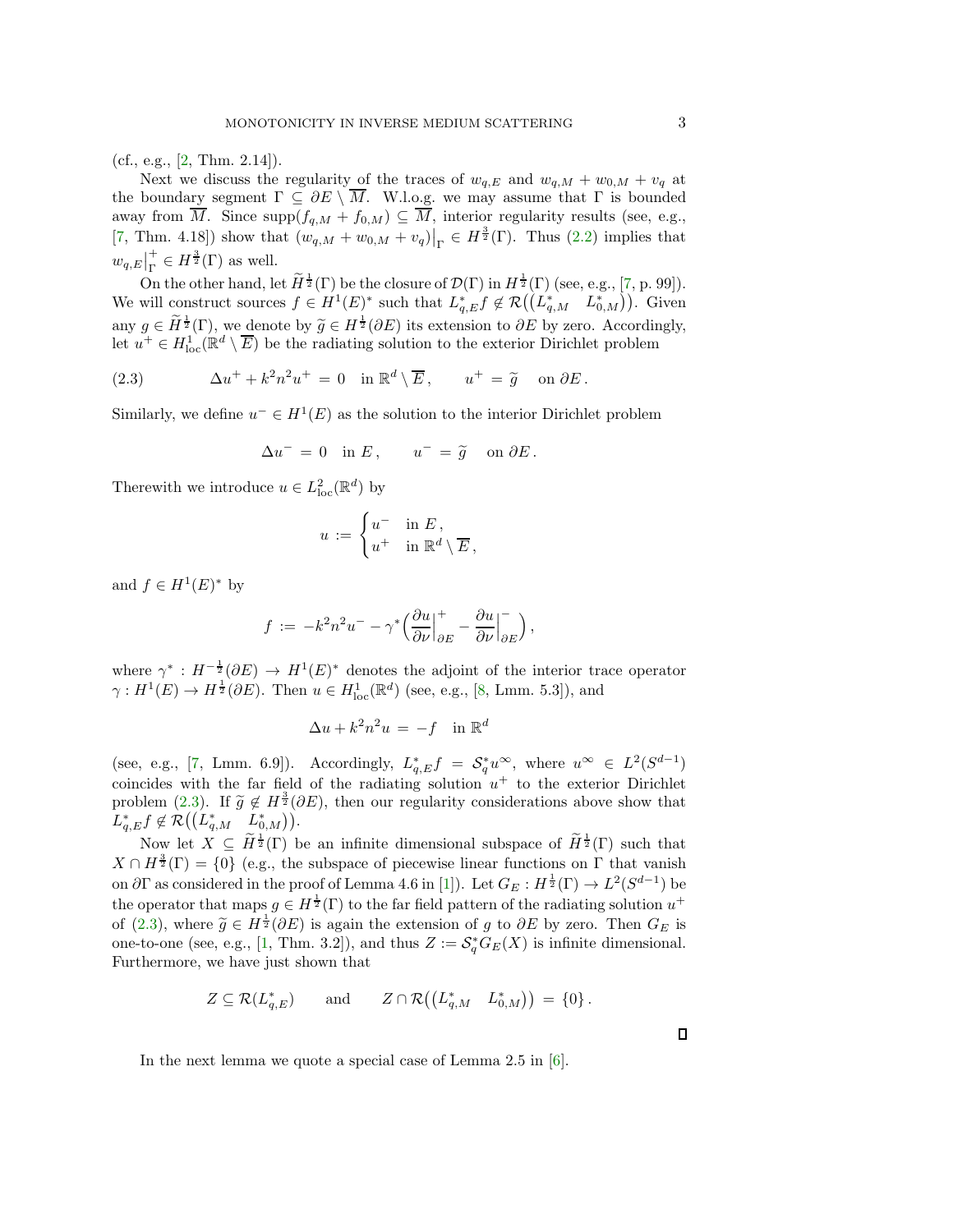LEMMA 2.4. Let X, Y and Z be Hilbert spaces, and let  $A: X \to Y$  and  $B: X \to Z$ be bounded linear operators. Then,

 $\exists C > 0 : \|Ax\| \leq C\|Bx\|$   $\forall x \in X$  if and only if \*)  $\subseteq$   $\mathcal{R}(B^*)$ .

Now we give the proof of Theorem [2.1.](#page-0-1)

*Proof of Theorem [2.1.](#page-0-1)* Let  $V \subseteq L^2(S^{d-1})$  be a finite dimensional subspace. We denote by  $P_V: L^2(S^{d-1}) \to L^2(S^{d-1})$  the orthogonal projection on V. Combining Lemma [2.3](#page-1-1) with a simple dimensionality argument (see [\[5,](#page-5-7) Lmm. 4.7]) shows that

$$
Z \nsubseteq \mathcal{R}((L_{q,M}^* \quad L_{0,M}^*)) + V = \mathcal{R}((L_{q,M}^* \quad L_{0,M}^* \quad P_V)),
$$

where  $Z \subseteq \mathcal{R}(L_{q,E}^*)$  denotes the subspace in Lemma [2.3.](#page-1-1) Thus,

$$
\mathcal{R}(L_{q,E}^*) \nsubseteq \mathcal{R}((L_{q,M}^* \quad L_{0,M}^*)) + V = \mathcal{R}((L_{q,M}^* \quad L_{0,M}^* \quad P_V)),
$$

and accordingly Lemma [2.4](#page-2-1) implies that there is no constant  $C > 0$  such that

$$
||L_{q,E}g||_{L^{2}(E)}^{2} \leq C^{2} \left\| \begin{pmatrix} L_{q,M} \\ L_{0,M} \\ P_{V} \end{pmatrix} g \right\|_{L^{2}(M) \times L^{2}(M) \times L^{2}(S^{d-1})}^{2}
$$
  
=  $C^{2} (\|L_{q,M}g\|_{L^{2}(M)}^{2} + \|L_{0,M}g\|_{L^{2}(M)}^{2} + \|P_{V}g\|_{L^{2}(S^{d-1})}^{2})$ 

for all  $g \in L^2(S^{d-1})$ . Hence, there exists as sequence  $(\widetilde{g}_m)_{m \in \mathbb{N}} \subseteq L^2(S^{d-1})$  such that

 $\|L_{q,E}\widetilde{g}_m\|_{L^2(E)}\to\infty$ ,  $||L_{q,M}\widetilde{g}_m||_{L^2(M)} + ||L_{0,M}\widetilde{g}_m||_{L^2(M)} + ||P_V\widetilde{g}_m||_{L^2(S^{d-1})} \to 0$  as  $m \to \infty$ .

Setting  $g_m := \tilde{g}_m - P_V \tilde{g}_m \in V^{\perp} \subseteq L^2(S^{d-1})$  for any  $m \in \mathbb{N}$ , we finally obtain

 $||L_{q,E}g_m||_{L^2(E)} \geq ||L_{q,E}\tilde{g}_m||_{L^2(E)} - ||L_{q,E}|| ||P_V\tilde{g}_m||_{L^2(S^{d-1})} \to \infty \quad \text{as } m \to \infty,$ 

and

$$
||L_{q,M}g_m||_{L^2(M)} + ||L_{0,M}g_m||_{L^2(M)} \le ||L_{q,M}\widetilde{g}_m||_{L^2(M)} + ||L_{0,M}\widetilde{g}_m||_{L^2(M)} + (||L_{q,M}|| + ||L_{0,M}||)||P_V\widetilde{g}_m||_{L^2(S^{d-1})} \to 0 \quad \text{as } m \to \infty.
$$

<span id="page-3-0"></span>Since  $L_{q,E}g_m = u_{q,g_m}|_E$ ,  $L_{q,M}g_m = u_{q,g_m}|_M$ , and  $L_{0,M}g_m = u_{g_m}^i|_M$ , this ends the proof. П

## 3. Correction of the statement and of the proof of Theorem 5.3 in [\[3\]](#page-5-0).

THEOREM 3.1. Let  $B, D \subseteq \mathbb{R}^d$  be open and Lipschitz bounded such that  $\partial D$  is piecewise  $C^{1,1}$  smooth, and  $\mathbb{R}^d \setminus \overline{B}$  as well as  $\mathbb{R}^d \setminus \overline{D}$  are connected. Let  $q \in L_{0,+}^{\infty}(\mathbb{R}^d)$ with  $\text{supp}(q) = \overline{D}$ , and suppose that  $-1 < q_{\text{min}} \le q \le q_{\text{max}} < \infty$  a.e. on D for some constants  $q_{\min}, q_{\max} \in \mathbb{R}$ .

Furthermore, we assume that for any point  $x \in \partial D$  on the boundary of D, there exists a connected unbounded neighborhood  $O \subseteq \mathbb{R}^d$  of x such that, for  $E := O \cap D$ ,

<span id="page-3-1"></span>
$$
(3.1) \t q|_E \ge q_{\min,E} > 0 \t or \t q|_E \le q_{\max,E} < 0
$$

for some constants  $q_{\min,E}, q_{\max,E} \in \mathbb{R}$ .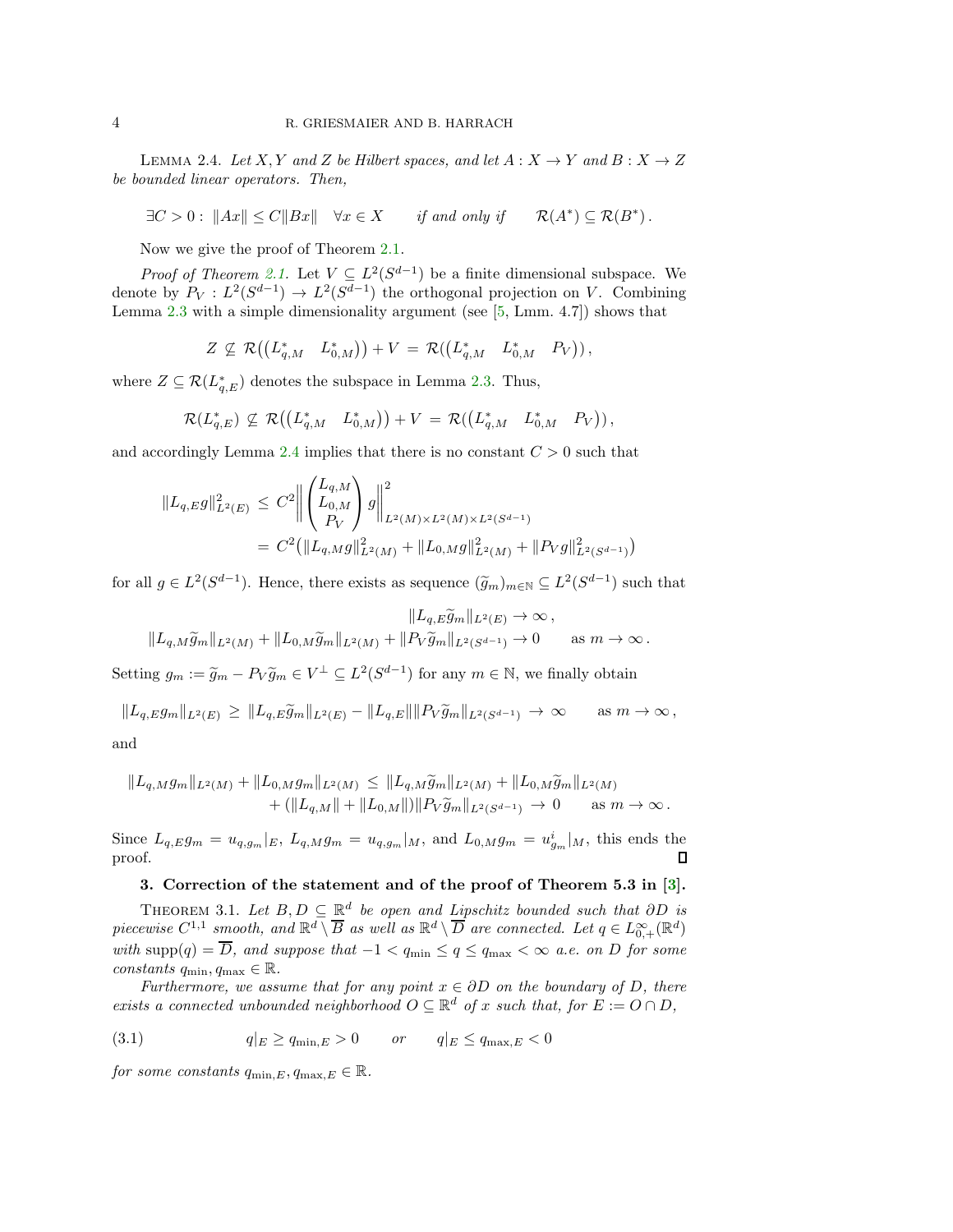(a) If  $D \subseteq B$ , then there exists a constant  $C > 0$  such that

 $\alpha T_B \leq_{\text{fin}} \text{Re}(F_q) \leq_{\text{fin}} \beta T_B$  for all  $\alpha \leq \min\{0, q_{\min}\}, \ \beta \geq \max\{0, Cq_{\max}\}.$ 

- (b) If  $D \not\subseteq B$ , then
	- $\alpha T_B \nleq_{fin} \text{Re}(F_q)$  for any  $\alpha \in \mathbb{R}$  or  $\text{Re}(F_q) \nleq_{fin} \beta T_B$  for any  $\beta \in \mathbb{R}$ .

REMARK 3.2. The assumptions on  $B$  and  $D$  as well as the *local definiteness as*sumption  $(3.1)$  in Theorem [3.1](#page-3-0) are stronger than in the original version of Theorem 5.3 in [\[3\]](#page-5-0).

*Proof of Theorem [3.1.](#page-3-0)* If  $D \subseteq B$ , then Corollary 3.4 and Theorem 4.5 in [\[3\]](#page-5-0) with  $q_1 = 0$  and  $q_2 = q$  show that there exists a constant  $C > 0$  and a finite dimensional subspace  $V \subseteq L^2(S^{d-1})$  such that, for all  $g \in V^{\perp}$  and any  $\beta \ge \max\{0, Cq_{\max}\},$ 

$$
\operatorname{Re}\left(\int_{S^{d-1}} g\,\overline{F_qg} \,ds\right) \leq k^2 \int_D q|u_{q,g}|^2 \,dx \leq k^2 q_{\text{max}} \int_D |u_{q,g}|^2 \,dx
$$
  

$$
\leq k^2 C q_{\text{max}} \int_D |u_g^i|^2 \,dx \leq k^2 \beta \int_B |u_g^i|^2 \,dx.
$$

Similarly, Theorem 3.2 in [\[3\]](#page-5-0) with  $q_1 = 0$  and  $q_2 = q$  shows that there exists a finite dimensional subspace  $V \subseteq L^2(S^{d-1})$  such that, for all  $g \in V^{\perp}$  and any  $\alpha \leq \min\{0, q_{\min}\},\$ 

$$
\mathrm{Re}\biggl(\int_{S^{d-1}} g\,\overline{F_qg}\; \mathrm{d} s\biggr) \,\geq\, k^2 \int_{D} q|u_g^i|^2\; \mathrm{d} x \,\geq\, k^2 q_{\text{min}} \int_{D} |u_g^i|^2\; \mathrm{d} x \,\geq\, k^2 \alpha \int_{B} |u_g^i|^2\; \mathrm{d} x\,,
$$

and part (a) is proven.

We prove part (b) by contradiction. Since  $D \not\subseteq B$ ,  $U := D \setminus B$  is not empty, and there exists  $x \in \overline{U} \cap \partial D$  as well as a connected unbounded open neighborhood  $O \subseteq \mathbb{R}^d$ of x with  $O \cap D \subseteq U$  and  $O \cap B = \emptyset$ , such that [\(3.1\)](#page-3-1) is satisfied with  $E := O \cap D$ . Furthermore, let  $R > 0$  be large enough such that  $B, D \subseteq B_R(0)$ . Without loss of generality we assume that  $O \cap B_R(0)$ , and  $B_R(0) \setminus \overline{O}$  are connected.

We first assume that  $q|_E \ge q_{\min,E} > 0$ , and that  $\text{Re}(F_q) \le_{\text{fin}} \beta T_B$  for some  $\beta \in \mathbb{R}$ . Using the monotonicity relation (3.1) in Theorem 3.2 of [\[3\]](#page-5-0) with  $q_1 = 0$  and  $q_2 = q$ , we find that there exists a finite dimensional subspace  $V \subseteq L^2(S^{d-1})$  such that, for any  $g \in V^{\perp}$ ,

$$
0 \geq \int_{S^{d-1}} g(\overline{\text{Re}(F_q)g} - \beta T_B g) ds \geq k^2 \int_{B_R(0)} (q - \beta \chi_B) |u_g^i|^2 dx
$$
  
=  $k^2 \int_{B_R(0) \setminus \overline{O}} (q - \beta \chi_B) |u_g^i|^2 dx + k^2 \int_{B_R(0) \cap O} (q - \beta \chi_B) |u_g^i|^2 dx$   
 $\geq -k^2 (||q||_{L^{\infty}(\mathbb{R}^d)} + |\beta|) \int_{B_R(0) \setminus \overline{O}} |u_g^i|^2 dx + k^2 q_{\min, E} \int_E |u_g^i|^2 dx.$ 

However, this contradicts Theorem 4.1 in [\[3\]](#page-5-0) with  $B = E$ ,  $D = B_R(0) \setminus \overline{O}$ , and  $q = 0$ , which guarantees the existence of a sequence  $(g_m)_{m \in \mathbb{N}} \subseteq V^{\perp}$  with

$$
\int_E |u^i_{g_m}|^2 \, \mathrm{d}x \to \infty \qquad \text{and} \qquad \int_{B_R(0)\setminus \overline{O}} |u^i_{g_m}|^2 \, \mathrm{d}x \to 0 \qquad \text{as } m \to \infty \, .
$$